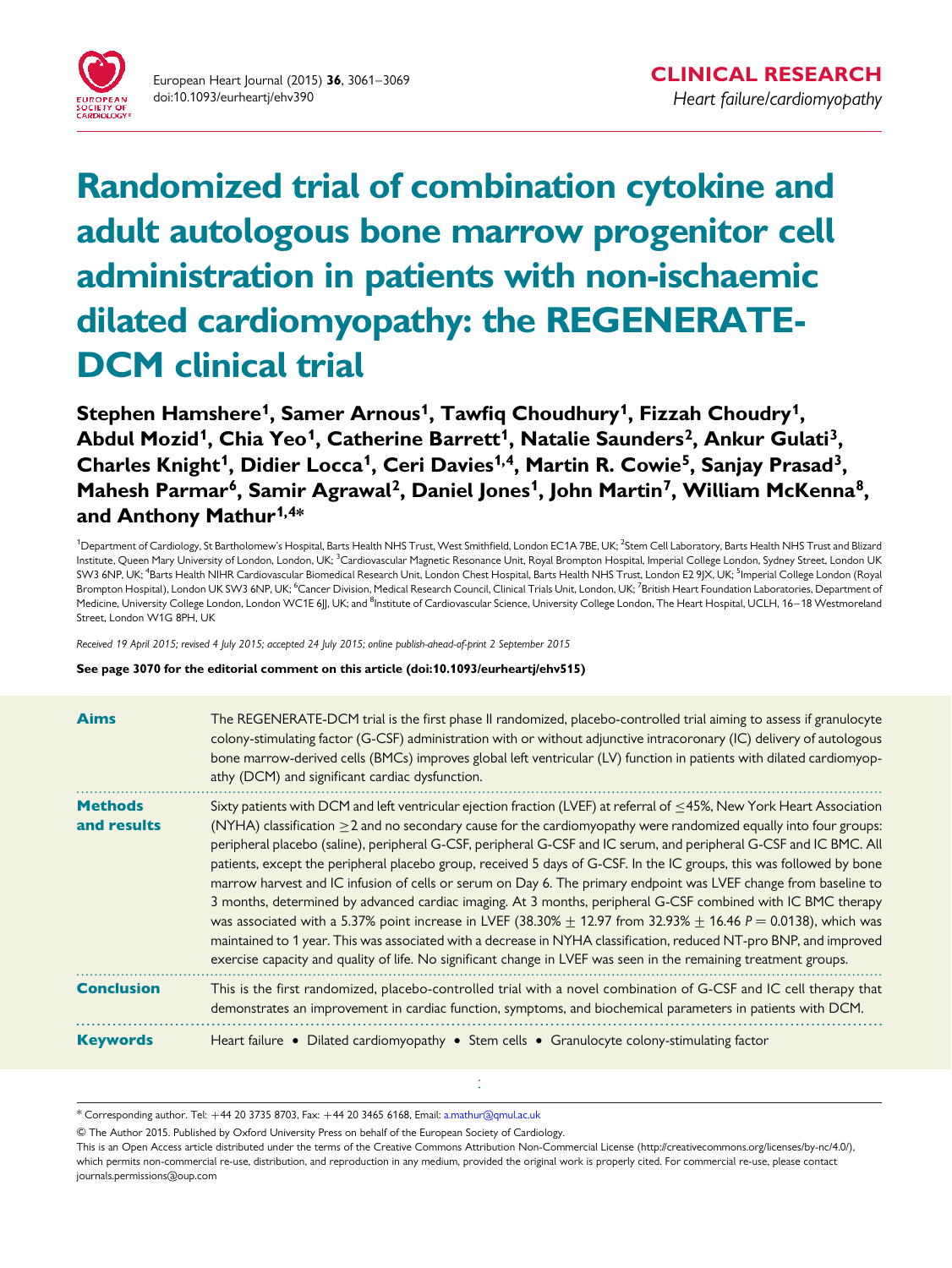# Introduction

Non-ischaemic dilated cardiomyopathy (DCM) is a leading cause of heart failure and the most common indication for transplantation worldwide.<sup>[1,2](#page-8-0)</sup> The prevalence of DCM is estimated at 1 in 2500 and although a proportion of patients recover cardiac function, the majority suffer a progressive decline in left ventricular ejection fraction  $(LVEF)^3$  $(LVEF)^3$  with high levels of morbidity and mortality despite optimal medical care.<sup>4</sup>

Novel approaches to promote recovery of myocardial function in DCM have included cytokine and cell therapies. Clinical investigation of cytokine therapy alone has been limited and has failed to de-liver long-lasting improvements in cardiac function.<sup>[5](#page-8-0)</sup> Autologous bone marrow-derived cell (BMC) therapy has moved rapidly from proof of concept in preclinical experiments to clinical trials of cardiac repair in the most part in patients with acute myocardial infarction or heart failure secondary to ischaemic heart disease. Although these early Phase I/II clinical trials have demonstrated mixed results, meta-analysis has suggested that autologous cell therapy with or without adjunctive cytokine has therapeutic potential in these pa-tient groups.<sup>[6](#page-8-0)</sup> However, improvements in the intermediate outcome measures used in these trials has been modest, suggesting that adjunctive or alternative types of cell therapy may be needed to achieve clinically meaningful results.

Patients with DCM are a small proportion of those entered into these early stage trials. Two recent meta-analyses of autologous cell therapy in patients with DCM have shown beneficial effects on intermediate outcomes of disease such as cardiac function.<sup>[7](#page-8-0),[8](#page-8-0)</sup> To date, there are few trials in DCM that combine cytokine and pro-genitor cell injection none of which are blinded or fully controlled.<sup>[9](#page-8-0)</sup> Here we report the results of the first, randomized, blinded (within arm), placebo-controlled trial combining autologous cell therapy with adjunctive cytokine—granulocyte colony-stimulating factor (G-CSF)—in the treatment of patients with DCM. We hypothesized that intracoronary (IC) autologous BMC administration would augment the pleotropic effects of G-CSF on cardiac function leading to an increase in LVEF at 3 months compared with baseline accompanied by improvement in symptoms and biochemical markers of heart failure.

# **Methods**

## Study design and participants

The study is a randomized, single centre, placebo-controlled Phase II trial to determine if the administration of G-CSF alone or with adjunctive IC autologous BMC in patients with DCM leads to an improvement in LVEF. The trial was approved by an independent ethics committee, the Medicines and Healthcare Products Regulatory Agency, registered at approved registries (ClinicalTrials.gov: NCT01302171, EudraCT: 2009-013112-12) and was performed in accordance with the Declaration of Helsinki (1993) and the principles of the International Conference of Harmonization—Good Clinical Practice guidelines. The full protocol is available as [Supplementary material online,](http://eurheartj.oxfordjournals.org/lookup/suppl/doi:10.1093/eurheartj/ehv390/-/DC1) Appendix and is summarized as follows.

Potential patients were assessed for recruitment after referral from heart failure specialists at the London Chest Hospital, the Heart Hospital London, and the Royal Brompton Hospital London. All trial procedures were carried out at the London Chest Hospital. Inclusion

criteria were a diagnosis of non-ischaemic DCM with no secondary cause found, an LVEF of  $<$ 45% (assessed by echocardiography at referral), symptoms classed as New York Heart Association (NYHA) 2 or greater and on optimal medical treatment (established for at least 6 months). Secondary cardiomyopathy was defined as pathological myocardial involvement associated with systemic disorders, e.g. endocrine and metabolic disorders, alcohol and drug toxicity, infiltrative disorders, and neuromuscular diseases.

#### Randomization and masking

After consenting for the trial, patients were randomized using a dedicated trial software system (IHD Clinical Bishops Stortford, Herts, UK) in a 1:1:1:1 simple randomization to one of four groups. The four groups included: the 'peripheral placebo group' who received peripheral subcutaneous injected saline, the 'peripheral G-CSF group' who received subcutaneous G-CSF (Granocyte™, Chugai Pharmaceutical UK Ltd, Mulliner House, London) (10 µg/kg/day) for 5 days, the 'IC BMC group' who underwent bone marrow harvest after 5 days of G-CSF and received IC infusion of autologous BMC, and the 'IC serum group' who also underwent bone marrow harvest after 5 days of G-CSF but received IC infusion of serum only. Intracoronary injection was standardized to deliver cells equally between the major epicardial ves-sels via the stop flow method as previously described.<sup>[10](#page-8-0)</sup> It was not possible for the study to be blinded across all four groups due to the invasive nature of the IC arm. However, participants and investigators were blinded within the IC arm between the IC BMC group and IC serum groups and in the peripheral arm between saline and G-CSF. Data analysers were entirely masked to group assignment in both trial arms.

## Endpoints and definitions

The primary endpoint was the change in global LVEF at 3 months compared with baseline as assessed by advanced cardiac imaging. Secondary imaging endpoints included change in LVEF at 1 year (compared with baseline) and changes in LV volumes and myocardial mass from baseline at 3 months and 1 year. Secondary endpoints also included change in  $NT-proBNP$  levels, exercise capacity (VO<sub>2</sub> peak) NYHA classification and quality of life as assessed by European Quality of Life-5 Dimensions (EQ5D), and Kansas City Cardiomyopathy Questionnaire (KCCQ) at 3 months and 1 year compared with baseline. Mortality and adverse cardiovascular events (MACE) defined as all-cause death, myocardial infarction, hospitalization for heart failure, or major arrhythmias were assessed at 3 months and 1 year. The safety of the IC infusion was assessed by measurement of creatine kinase (CK) and Troponin T concentrations at 12 h post infusion and procedural complications.

## Advanced cardiac imaging

Cardiovascular magnetic resonance (CMR) or cardiac computed tomography (CT) for those unable to undergo CMR were performed at baseline and 3 months. Conformity of the imaging modality was assessed separately to ensure reproducibility and sensitivity. The standard error of measurement of MRI and CT was 1.93 and 2.3%, respectively. Multi-phase cardiac datasets with full left ventricular coverage were ac-quired using standard protocols.<sup>[11,12](#page-8-0)</sup> The scans were anonymized, batched, and analysed (Circulation, Siemens for CT and CMRtools, Cardiovascular Imaging Solutions, London, UK) in blinded fashion by two experienced operators (for full details of CT- and CMR-imaging protocols see [Supplementary material online\)](http://eurheartj.oxfordjournals.org/lookup/suppl/doi:10.1093/eurheartj/ehv390/-/DC1).

## Pulmonary exercise testing

Patients underwent exercise testing using a modified Bruce treadmill test performed by an independent team at Royal Brompton NHS Trust.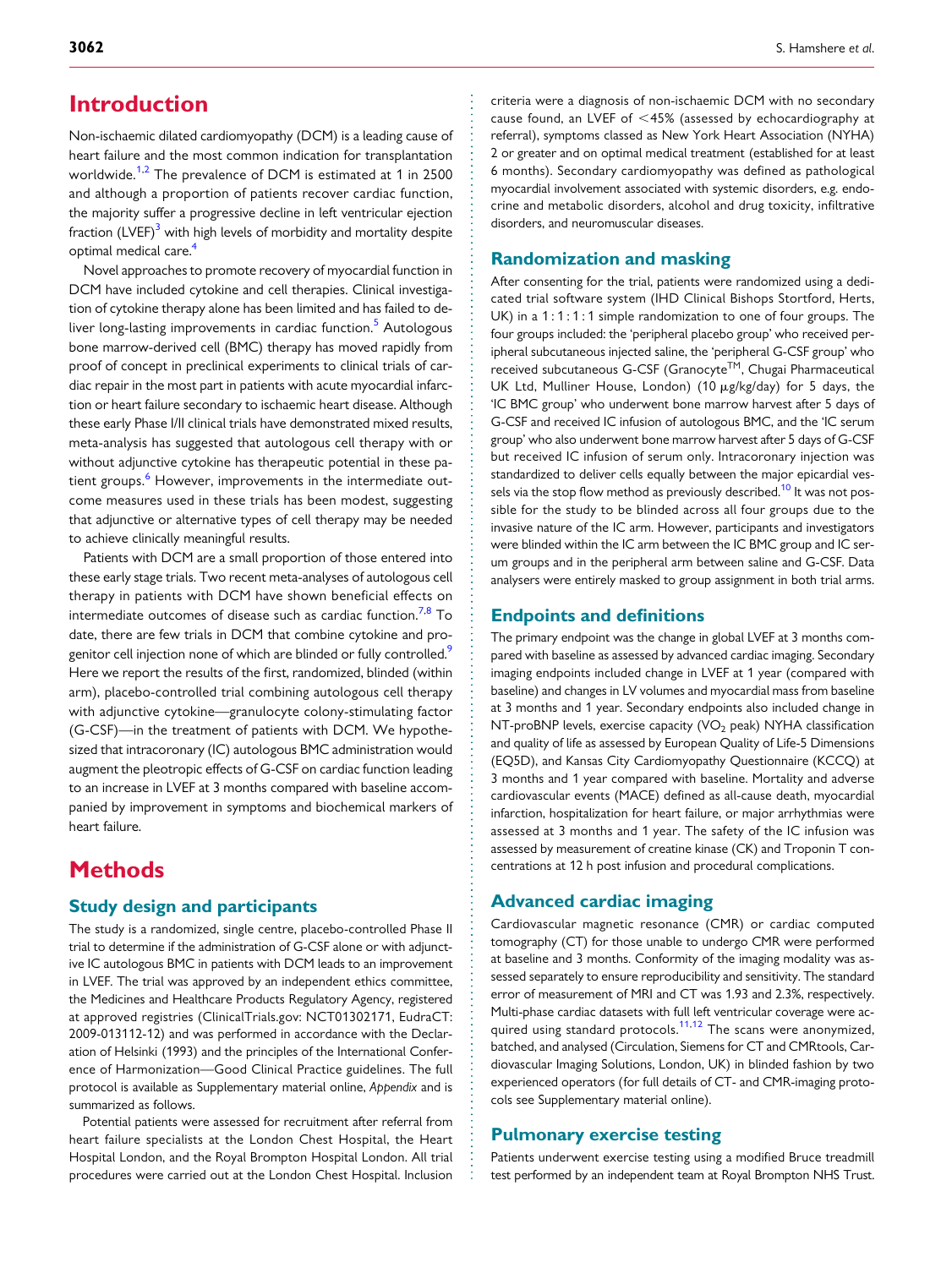<span id="page-2-0"></span>Patients were monitored throughout with tests being terminated by physiological markers (ST changes, arrhythmias, or chest pain) or by patient request.

#### Statistical design and analysis

The study was powered to the primary endpoint of change in LVEF at 3 months within each treatment group as measured by advanced cardiac imaging. The sample size was calculated to detect an improvement in LVEF of 3.5% with a power of 90% and significance level of 5%, as demonstrated by a contemporary meta-analysis of previous cell therapy Phase I/II trials.<sup>[13](#page-8-0)</sup> The standard deviation for the advanced imaging LV measurements was estimated as 4%. This equated to 13 patients in each group, with the addition of 2 patients per group to account for loss, to total 15 per group.

Data were analysed using a modified intention-to-treat approach, meaning that patients who did not reach the primary and secondary endpoints were not included in all analyses. Baseline demographic and clinical variables were summarized for each group of the study. Continuous variables are presented as means  $\pm$  SD and categorical variables are presented as percentages. 95% confidence intervals (CIs) are given. Within group comparisons were performed using the paired T test. Post hoc analyses between-group comparisons of all four groups were performed using a one-way analysis of variance and on this basis comparisons between individual groups, e.g. the between peripheral group comparison and between IC group comparison, were established using the Bonferroni correction method. Chi square test was used to make between-group comparisons of changes in NYHA class. P-values are two sided with a value of  $<$  0.05 considered to indicate statistical significance. All statistical analyses were performed using SPSS version 19 (IBM Corp. Armonk, NY, USA) and graphs produced using Graphpad Prism version 5.0 (GraphPad Software, San Diego, CA, USA).

#### Role of the funding source

No role of sponsor/funders in design or conduct of study.

# Results

Between 6 July 2010 and 24 April 2012, 258 patients were screened from specialized heart failure clinics at the three referring centres. Of these patients, 132 were excluded for the following reasons: baseline NYHA classification < 2 ( $n = 30$ ), LVEF < 10% or >45%



Figure 1 Consort diagram. Flow chart of the study design summarizing flow of patients through the trial.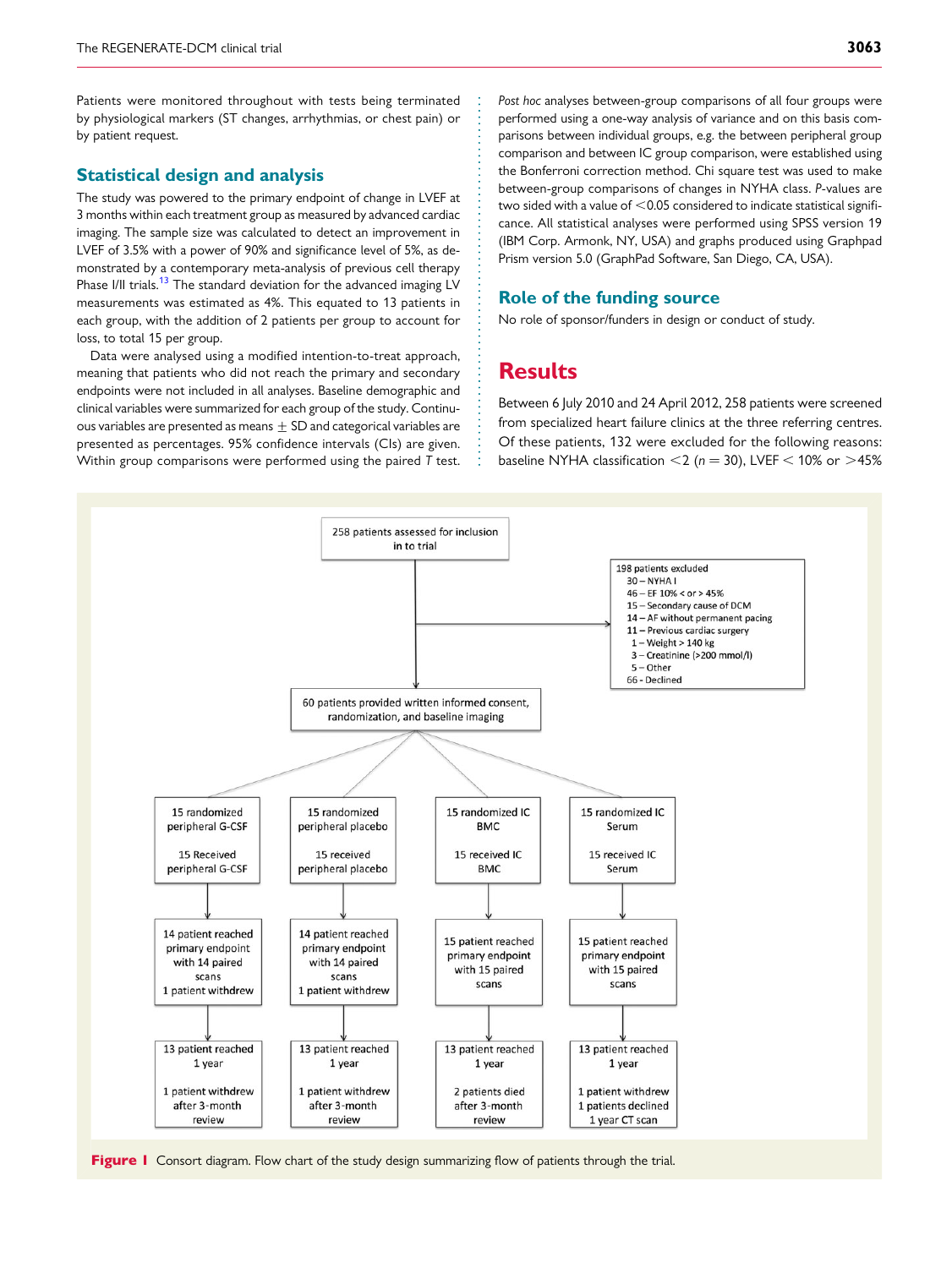$(n = 46)$  on referral centre echocardiogram, secondary cause of DCM ( $n = 15$ ), atrial fibrillation without permanent pacing ( $n =$ 14), weight  $>140$  kg (n = 1), creatinine  $>200$   $\mu$ mol/L (n = 3), and other ( $n = 16$ ). Sixty-six patients declined participation. Of the 60 patients who were enrolled, DCM aetiology included: idiopathic ( $n = 49$ ), post-myocarditis ( $n = 5$ ), and familial disease  $(n = 6)$ . Data are presented for the 60 patients who were randomized one of four groups: peripheral G-CSF ( $n = 15$ ), peripheral placebo ( $n = 15$ ), IC BMC ( $n = 15$ ), and IC serum ( $n = 15$ ) (Figure [1](#page-2-0)). A total of 58 patients reached the 3-month primary endpoint and 53 patients reached 1 year follow-up.

The mean age for the total population was  $54.55+11.19$  years, and 70% were male. At baseline, all groups were similar with regard to age, sex, LVEF, plasma NT-proBNP concentration, or medical/ device management (Table 1). Changes in medications were minimal during the 3-month study period as inclusion criteria specified medical treatment had to be stabile for 6 months prior to treatment.

Peripheral concentrations of CD34+ cells were significantly greater in patients who had G-CSF therapy (see [Supplementary ma](http://eurheartj.oxfordjournals.org/lookup/suppl/doi:10.1093/eurheartj/ehv390/-/DC1)[terial online,](http://eurheartj.oxfordjournals.org/lookup/suppl/doi:10.1093/eurheartj/ehv390/-/DC1) Table S1). The average plasma CD34+ concentration increased from  $3.94 + 3.54/\mu$ L at baseline to  $56.79 + 45.13/\mu$ L after 6 days of G-CSF therapy;  $P = \langle 0.0001$ . In the IC BMC group, the total mononuclear cell count in the injected cell product was 216.0  $\times$  10<sup>6</sup>  $\pm$  221.8 with a mean percentage of viable cells of 98.2  $\pm$  1.0 (see [Supplementary material online,](http://eurheartj.oxfordjournals.org/lookup/suppl/doi:10.1093/eurheartj/ehv390/-/DC1) Table S2). The mean number of CD34+ cells in the cell product (as a measure of stem-like potential of the BMC population) was  $4.91 \times 10^6 +$ 2.75. The mean granulocyte-macrophage colony forming unit capacity per 2  $\times$  10<sup>4</sup> BMC (as a measure of functionality of the applied cells) was  $7.42 + 4.40$ .

Cells were injected into three coronary arteries in 10 patients and into the left anterior descending and circumflex arteries only in 5 patients. No cases of distal coronary artery occlusion, acute cardiac dysfunction, ventricular arrhythmia or significant CK or troponin T release occurred. One patient suffered a localized coronary dissection during infusion and was treated with coronary stenting but with no significant change in CK.

## Left ventricular ejection fraction

Twenty-two patients underwent CMR assessment of cardiac function and 38 CT assessment (see [Supplementary material online,](http://eurheartj.oxfordjournals.org/lookup/suppl/doi:10.1093/eurheartj/ehv390/-/DC1) [Table S3](http://eurheartj.oxfordjournals.org/lookup/suppl/doi:10.1093/eurheartj/ehv390/-/DC1)). Baseline measurements of LVEF did not differ significantly between the treatment groups (Table 1). Primary endpoint analysis revealed that the IC BMC group showed a 5.37% point increase (SD 7.39) in global LVEF from 32.93%  $\pm$  16.46 at baseline to 38.30%  $\pm$  12.97 at 3 months (P = 0.0138, n = 15). No significant change was seen in any of the other treatment groups between baseline and 3 months (peripheral G-CSF group mean difference: 0.14%  $\pm$  8.05; P = 0.9481, n = 14; peripheral placebo

|                                                           | Peripheral<br>placebo ( $n = 14$ ) | Peripheral<br><b>G-CSF</b> $(n = 14)$ | Intracoronary serum<br>$(n = 15)$ | <b>Intracoronary BMC</b><br>$(n = 15)$ | P-value |
|-----------------------------------------------------------|------------------------------------|---------------------------------------|-----------------------------------|----------------------------------------|---------|
| Age (years), mean (SD)                                    | 56.79 (9.84)                       | 54.57 (9.76)                          | 54.87 (10.86)                     | 57.67 (12.32)                          | 0.4395  |
| Sex (M/F)                                                 | 12/2                               | 10/4                                  | 9/6                               | 10/5                                   | 0.4307  |
| BMI ( $kg/m2$ ), mean (SD)                                | 29.15 (4.48)                       | 29.19 (5.19)                          | 28.26 (9.10)                      | 27.23 (4.33)                           | 0.7338  |
| Hypertension, no. (%)                                     | 2(14.2%)                           | 1(7.1%)                               | 1(6.6%)                           | 2(13.3%)                               | 0.8728  |
| Hypercholesterolaemia, no. (%)                            | 3(21.4%)                           | 2(14.2%)                              | 1(6.6%)                           | $0(0\%)$                               | 0.3081  |
| Diabetes mellitus, no. (%)                                | 2(14.2%)                           | 1(7.1%)                               | 1(6.6%)                           | 2(13.3%)                               | 0.8728  |
| Active smoker, no. (%)                                    | 2(14.2%)                           | 1(7.1%)                               | 2(13.3%)                          | 2(13.3%)                               | 0.9279  |
| Family history of any heart disease, no. (%)              | 2(14.2%)                           | 1(7.1%)                               | 2(13.3%)                          | 2(13.3%)                               | 0.3576  |
| Time from diagnosis to randomization<br>(year), mean (SD) | 5.43(0.98)                         | 7.6(2.09)                             | 8.00(1.61)                        | 4.9(0.96)                              | 0.3132  |
| Medical therapy                                           |                                    |                                       |                                   |                                        |         |
| ACEi/ARB, no. (%)                                         | 13 (92.9%)                         | 14 (100%)                             | 15 (100%)                         | 15 (100%)                              | 0.3997  |
| $\beta$ -Blockers, no. (%)                                | 14 (100%)                          | 12(83.7%)                             | 13 (86.6%)                        | 13 (86.6%)                             | 0.3963  |
| Diuretics, no. (%)                                        | 8(57.1%)                           | 8(57.1%)                              | 8(53.3%)                          | 9(59.9%)                               | 0.7349  |
| Aldosterone antagonists, no. (%)                          | 11 (78,6%)                         | 7 (50.0%)                             | 12 (79.9%)                        | 10 (66.6%)                             | 0.3356  |
| Digoxin, no. (%)                                          | 2(14.2%)                           | 5(35.7%)                              | 4(26.6%)                          | 6(39.9%)                               | 0.4282  |
| <b>LVEF</b>                                               |                                    |                                       |                                   |                                        |         |
| Baseline, mean (SD)                                       | 29.75 (9.191)                      | 36.5 (13.26)                          | 41.70 (15.25)                     | 32.93 (16.46)                          | 0.1289  |
| Device therapy                                            |                                    |                                       |                                   |                                        |         |
| $ICD$ , no. $(\%)$                                        | 3(21.4%)                           | 5(35.7%)                              | 4(26.6%)                          | 4(26.6%)                               | 0.8859  |
| Biventricular pacemaker, no. (%)                          | 1(7.1%)                            | $0(0\%)$                              | 2(13.3%)                          | 2(13.3%)                               | 0.5113  |
| CRT-D, no. (%)                                            | 6(42.9%)                           | 4(28.6%)                              | 3(19.9%)                          | 7(46.6%)                               | 0.4077  |

BMI, body mass index; G-CSF, granulocyte colony-stimulating factor; ACE, angiotensin-converting enzyme inhibitor; ARB, angiotensin receptor blocker; ICD, implantable cardioverter defibrillator; CRT-D, cardiac resynchronization therapy defibrillator; LVEF, left ventricular ejection fraction.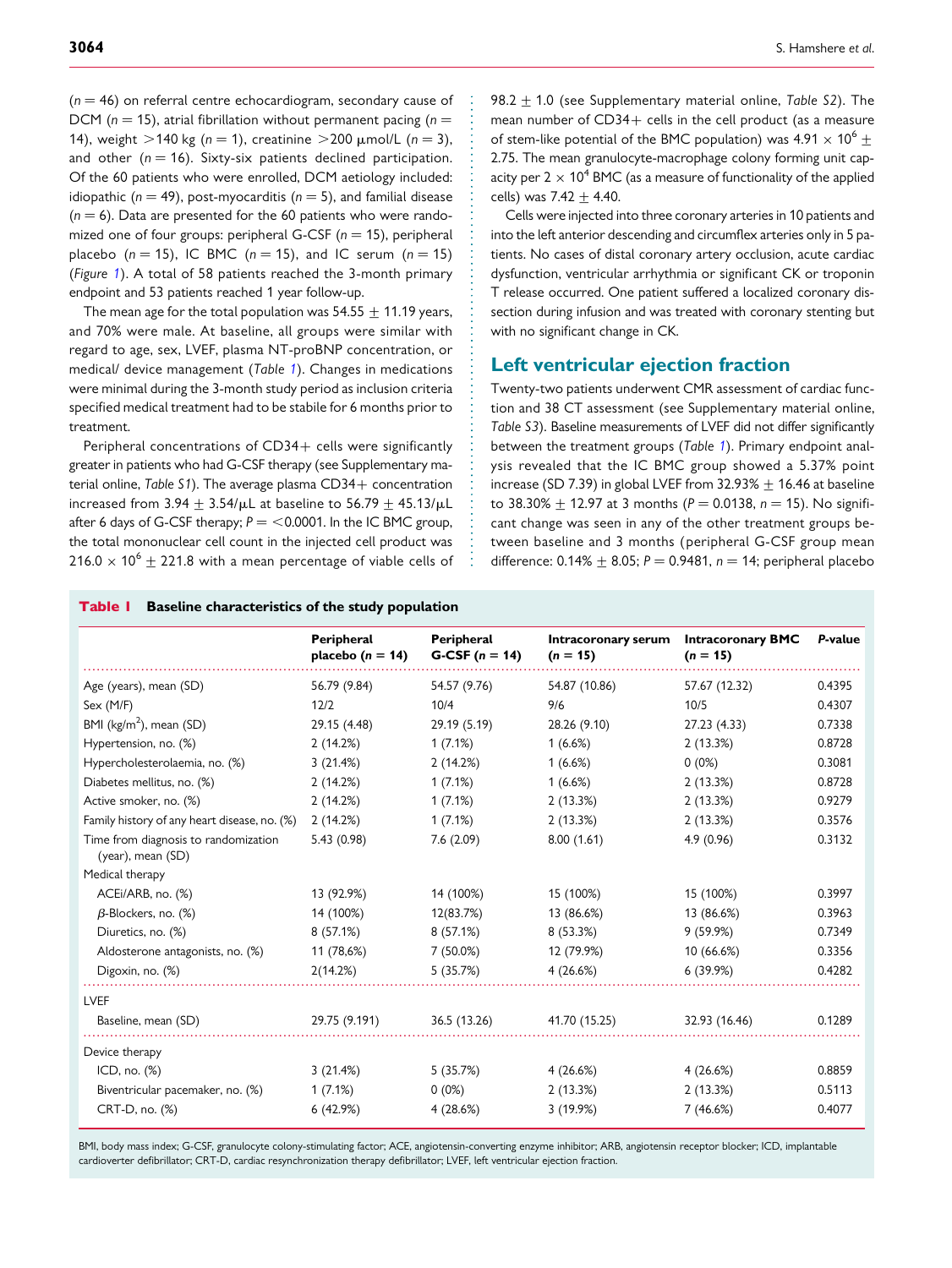<span id="page-4-0"></span>group mean difference:  $-1.07\% + 8.11$ ;  $P = 0.6294$ ,  $n = 14$ ; serum group mean difference:  $-1.1 + 5.65$ ;  $P = 0.4634$ ,  $n = 15$ ) (Figure 2i).

Between-group analyses demonstrated the change in LVEF at 3 months was significantly greater in the IC BMC group compared with the IC serum group (absolute change in LVEF of 6.47%;  $P =$ 0.0119), and peripheral placebo group (absolute change in LVEF of 6.44%;  $P = 0.0430$ ). The between IC BMC group and peripheral G-CSF group difference did not reach significance (absolute change in LVEF of 5.22%).

At 1 year the improvement in cardiac function was maintained in the IC BMC group with a 7.04% point increase (SD 7.77) in LVEF from baseline (42.92%  $\pm$  12.20 from 35.88%  $\pm$  15.45; P = 0.0067,  $n = 13$ ). Again, at 1 year, the change in LVEF was significantly greater in the IC BMC group compared with all other treatment groups  $(P = 0.0109)$ : IC serum group  $(P = 0.0420)$ , peripheral placebo group ( $P = 0.0141$ ), and peripheral G-CSF group ( $P = 0.0058$ ). There was no significant difference in improvement of LVEF in patients who received BMC infusion in 3 or 2 coronary arteries. In the patients who showed improvement in LVEF at 1 year, there was a suggestion of an association between number of BMC injected and improvement in LVEF ( $r^2 = 0.4848$ ,  $P = 0.037$ , [Supplementary](http://eurheartj.oxfordjournals.org/lookup/suppl/doi:10.1093/eurheartj/ehv390/-/DC1) [material online,](http://eurheartj.oxfordjournals.org/lookup/suppl/doi:10.1093/eurheartj/ehv390/-/DC1) Figure S1).

No evidence of a difference was seen in LV end systolic volume (LVESV), LV end diastolic volume (LVEDV), stroke volume (SV), or myocardial mass (MM) over time in any of the treatment groups (see [Supplementary material online,](http://eurheartj.oxfordjournals.org/lookup/suppl/doi:10.1093/eurheartj/ehv390/-/DC1) [Table S3](http://eurheartj.oxfordjournals.org/lookup/suppl/doi:10.1093/eurheartj/ehv390/-/DC1)).



Figure 2 Endpoint analysis of left ventricular ejection fraction, NT-proBNP, and VO<sub>2</sub> max. Box and whisker plots (median and range, mean shown by +) including individual datapoints of primary and secondary endpoints of the REGENERATE-DCM trial measured at 3 months and 1 year. Endpoints: (i) left ventricular ejection fraction, (ii) NT-proBNP, (iii) VO<sub>2</sub> max patient groups (A) peripheral placebo, (B) peripheral granulocyte colony-stimulating factor, (C) intracoronary serum infusion, and (D) intracoronary bone marrow-derived cell infusion.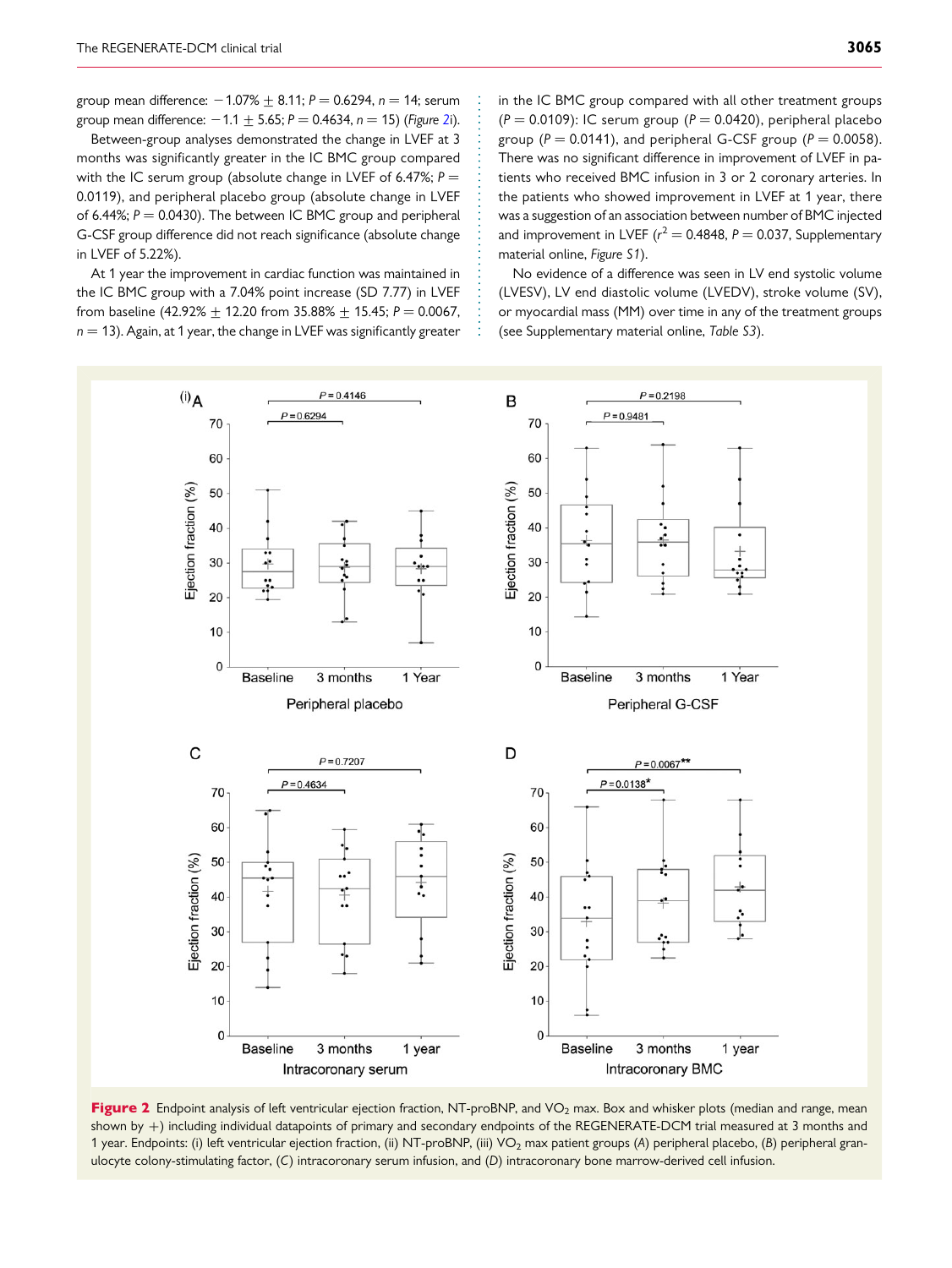

Figure 2 Continued

# Plasma NT-proBNP concentration

NT-proBNP analysis was performed at baseline, 3 months and 1 year; results underwent logarithmic transformation due to non-normal distribution. There was significant decrease in NT-proBNP in the IC BMC group at 1 year (-136.0 pg/mL; 95% CI, -519.6-247.6; P = 0.0023) which was significantly greater than the change seen in the IC serum group (diff: 171.5 pg/mL; 95% CI,  $-200.6-543.6$ ;  $P =$ 0.0420) (Figure [2](#page-4-0)ii; [Supplementary material online,](http://eurheartj.oxfordjournals.org/lookup/suppl/doi:10.1093/eurheartj/ehv390/-/DC1) Table S4).

# Exercise capacity

Fifty-six patients underwent pulmonary exercise testing at baseline and 3 months with 49 undergoing further assessment at 1 year. At 1 year, there was a significant improvement in  $VO<sub>2</sub>$  peak in the IC BMC group (17.67  $\pm$  5.76–21.23  $\pm$  6.23 ml/kg/min; P = 0.0179) (Figure [2](#page-4-0)iii).

The IC BMC group showed a significant improvement in maximum exercise speed at 3 months (1.95  $\pm$  0.71–2.55  $\pm$  1.06 mph; P = 0.0192) and 1 year (1.95 + 0.71–3.27 + 1.06 mph;  $P = 0.0164$ ) associated with an increase in exercise time at both time points (424.1  $\pm$ 183.2 s–504.0 + 239.0 s;  $P = 0.0146$  and  $415.8 + 183.7$  s–578.1 + 272.8 s,  $P = 0.0131$  respectively) (see [Supplementary material online,](http://eurheartj.oxfordjournals.org/lookup/suppl/doi:10.1093/eurheartj/ehv390/-/DC1) [Table S5](http://eurheartj.oxfordjournals.org/lookup/suppl/doi:10.1093/eurheartj/ehv390/-/DC1)).

# **NYHA**

The percentage of patients who showed improvement in their NYHA classification was significantly higher in the IC BMC group  $(x^2 = 14.92$ , diff = 6; P = 0.02). In the IC BMC group with six (40%) patients showed improvement in NYHA class with no patients demonstrating a deterioration. In the IC serum group only one (6.7%) patient showed improvement, in the peripheral G-CSF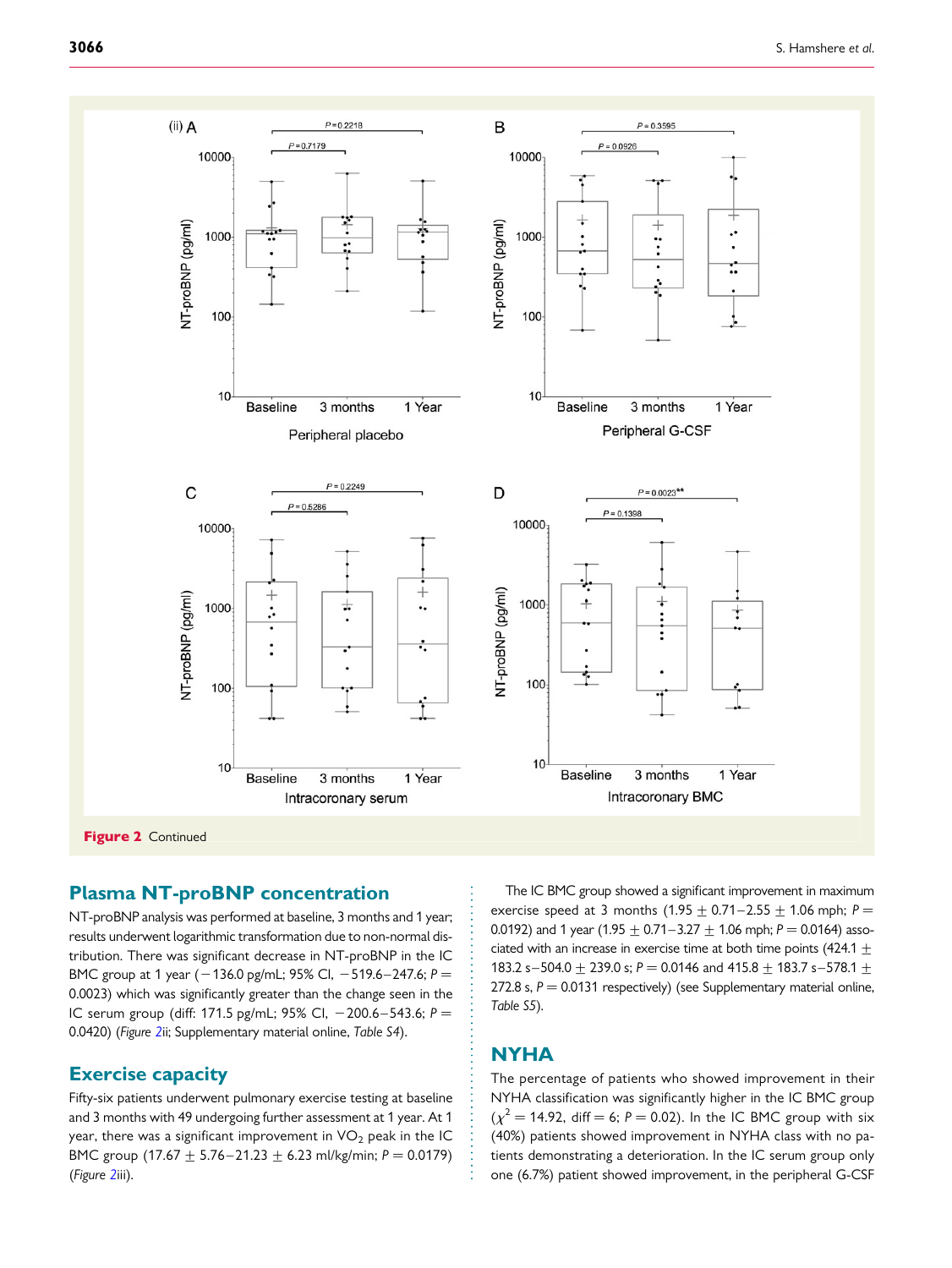

group three (20%) patients showed improvement, and in the peripheral placebo group no patients showed improvement. At 1 year, this pattern continued with eight (66.7%) patients improving in the IC BMC group, three (23.0%) patients improving in the IC serum group, three (21.4%) patients improving in the peripheral G-CSF group, and one (8.3%) patients improving in the peripheral placebo group ( $\chi^2$  = 12.61, diff = 6; P = 0.0497) (Figure [3](#page-7-0)).

# Quality of life

Using the EQ5D index score and EQ5D visual analogue scale, there was no improvement in quality of life at 3 months in any of the treatment groups. At 1 year, the EQ5D index score showed evidence of improvement in quality of life in the peripheral G-CSF group only  $(0.462 \pm 0.350 - 0.647 \pm 0.236; P = 0.013)$  (see [Supplementary](http://eurheartj.oxfordjournals.org/lookup/suppl/doi:10.1093/eurheartj/ehv390/-/DC1) [material online,](http://eurheartj.oxfordjournals.org/lookup/suppl/doi:10.1093/eurheartj/ehv390/-/DC1) [Table S6](http://eurheartj.oxfordjournals.org/lookup/suppl/doi:10.1093/eurheartj/ehv390/-/DC1)).

Using the KCCQ clinical summary score, there improvement in the patient's symptoms and social factors in the IC BMC group 3 months  $(54.64 + 21.80 - 64.34 + 25.83; P = 0.0028)$  and 1 year  $(63.67 + 27.62; P = 0.0005$  compared with baseline). The KCCQ overall summary score also showed an improvement at 1 year in both the IC BMC group (38.66  $\pm$  20.96–56.27  $\pm$  29.96; P = 0.0053 and the peripheral G-CSF group (50.80  $\pm$  21.27–60.26  $\pm$ 21.16;  $P = 0.0438$  (see [Supplementary material online,](http://eurheartj.oxfordjournals.org/lookup/suppl/doi:10.1093/eurheartj/ehv390/-/DC1) Table S6).

# **Safety**

There were no complications or adverse events associated with G-CSF therapy. Seven patients (15.6%) reported the common side effect of long bone pain during therapy. There was one report of MACE in each of the peripheral groups at 1 year, two reports of MACE in the IC BMC group and three reports of MACE in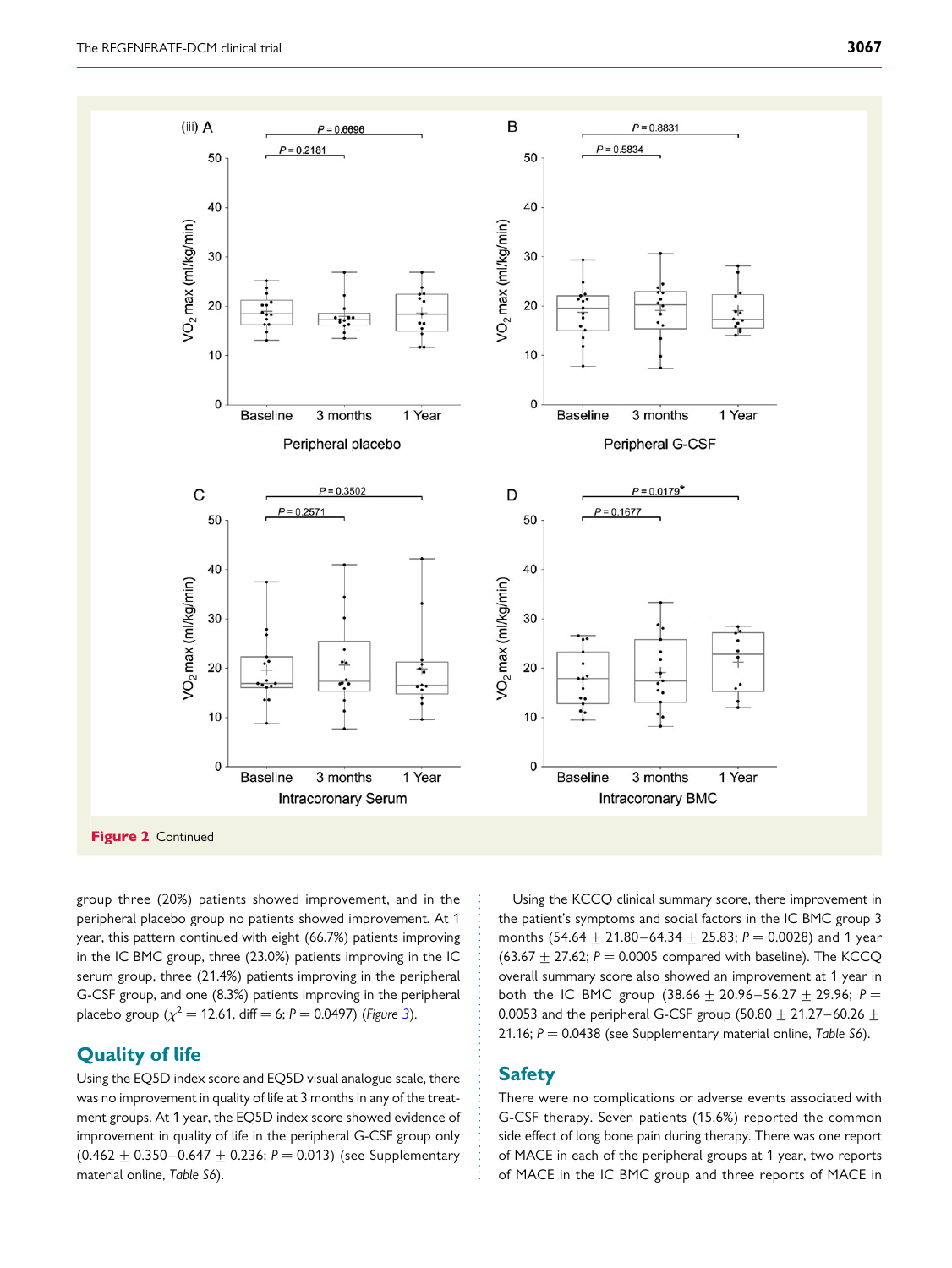<span id="page-7-0"></span>

Figure 3 Change in NYHA. Bar chart showing symptomatic change as measured by change in NYHA classification per treatment group at 3 months and 1 year. Percentages reflect number of patients that have worsened, improved, or remain unchanged compared with baseline. (Note: unchanged is not represented by area). \*Significance at  $P < 0.05$ .

the IC serum group at 1 year. There were two deaths in the IC BMC group at 1 year due to causes unrelated to the trial: non-cardiac surgical procedure complication and bronchopneumonia (see [Supple](http://eurheartj.oxfordjournals.org/lookup/suppl/doi:10.1093/eurheartj/ehv390/-/DC1)[mentary material online,](http://eurheartj.oxfordjournals.org/lookup/suppl/doi:10.1093/eurheartj/ehv390/-/DC1) [Table S7](http://eurheartj.oxfordjournals.org/lookup/suppl/doi:10.1093/eurheartj/ehv390/-/DC1)).

# **Discussion**

This is the first placebo-controlled trial of patients with DCM assessing the combination of cell and cytokine therapy to demonstrate a significant increase in cardiac function supported by improvements in symptoms, exercise physiology, and biochemical markers of heart failure. Granulocyte colony-stimulating factor alone did not have a beneficial effect on cardiac function supportive of recent meta-analysis data.<sup>[14](#page-8-0)</sup> The G-CSF/IC BMC patients demonstrated a 5.37% increase in LVEF at 3 months, which was maintained at 1 year. This LVEF improvement was associated with significant improvements in the clinical parameters of NYHA class, exercise capacity, quality of life decrease in NT-pro BNP at 1 year. The remaining treatment groups failed to show evidence of improvement in any of these endpoints at either 3 months or 1 year. These results therefore demonstrate the beneficial effects across multiple clinical and intermediate parameters of combined cell and cytokine therapy in a randomized control trial of patients diagnosed with DCM. Since the trial was designed to test whether BMC in addition to G-CSF provided added benefits it is not clear whether cell therapy alone would have had a similar effect.

Similar beneficial effects on cardiac function with BMC therapy have been shown in other early phase studies, $15,16$  $15,16$  $15,16$  with the most re-cent demonstrating improvements out to 5 years post therapy.<sup>[9](#page-8-0)</sup> However, no study has been performed with a randomized interventional control group blinded to the investigators. Previous studies have also used G-CSF alone but few have controlled for the possibility that this cytokine may have a direct effect on cardiac function as has been previously suggested.<sup>[17](#page-8-0)</sup> REGENERATE-DCM is the first trial designed with a separate interventional and cytokine only control group. Although the peripheral G-CSF group did not show an improvement in intermediate and clinical endpoints, there was an improvement in quality-of-life scores highlighting the need for rigorous study design involving appropriate control arms as previously suggested.<sup>[7](#page-8-0)</sup>

The results presented here also support the hypothesis that the additional beneficial effects of IC BMC in combination with G-CSF compared with G-CSF alone are in part mediated by the local delivery of an enriched CD34+ cell population. Here CD34+ concentrations in the infused cell product are shown to be an order of magnitude above circulating CD34+ concentrations achieved by mobilization with G-CSF alone (491 CD34 $+/\mu$ L in cell product compared with 56.8 CD34 $+/\mu$ L in the circulation [Supplementary](http://eurheartj.oxfordjournals.org/lookup/suppl/doi:10.1093/eurheartj/ehv390/-/DC1) [material online,](http://eurheartj.oxfordjournals.org/lookup/suppl/doi:10.1093/eurheartj/ehv390/-/DC1) Tables S1 and S2).

The enrolled study population was typical of a DCM population with similar baseline characteristics and medical therapy to patients in other published trials.<sup>[18,19](#page-8-0)</sup> The biochemical markers indicating severity of heart failure were similar across all groups with a plasma NT-proBNP concentration  $>$  1000 pg/mL suggestive of significant left ventricular dysfunction. The patient population had high levels of optimal medical therapy and appropriate levels of 'device therapy' in all groups in keeping with current European guidelines.<sup>[20](#page-8-0)</sup>

While patients were enrolled to the trial and randomized on the basis of referring echo criteria of LVEF  $<$  45%, their baseline LVEF measurements by MRI and CT were in some instances  $>$ 45%, which is a recognized limitation of the study. Furthermore, although the baseline LVEF in the IC serum arm was increased compared with the other three groups, there was no significant between-group difference. It must also be noted here that although rate of MACE was not different between the treatment groups two deaths occurred within the IC BMC group which were unrelated to trial procedures and non-cardiac in aetiology. Although it is unusual that both events occurred within one group, a mortality rate of 2/60 may be reasonable in such a high-risk study population.

The results of the REGENERATE-DCM trial suggest a beneficial effect of combination G-CSF and BMC therapy; however, this is a Phase II trial powered around intermediate efficacy measures. The trial met its statistical endpoint criteria despite the small sample size, which was supported by relevant changes in the secondary endpoints. It is likely that small study size accounted for a failure to see significant changes in LVESV and LVEDV, that corresponded to improvement of LVEF, observations that have been linked in large meta-analyses.<sup>21</sup> \*\*\*LVESV and LVEDV have a combined effect on LVEF therefore increasing sample size may have revealed significant